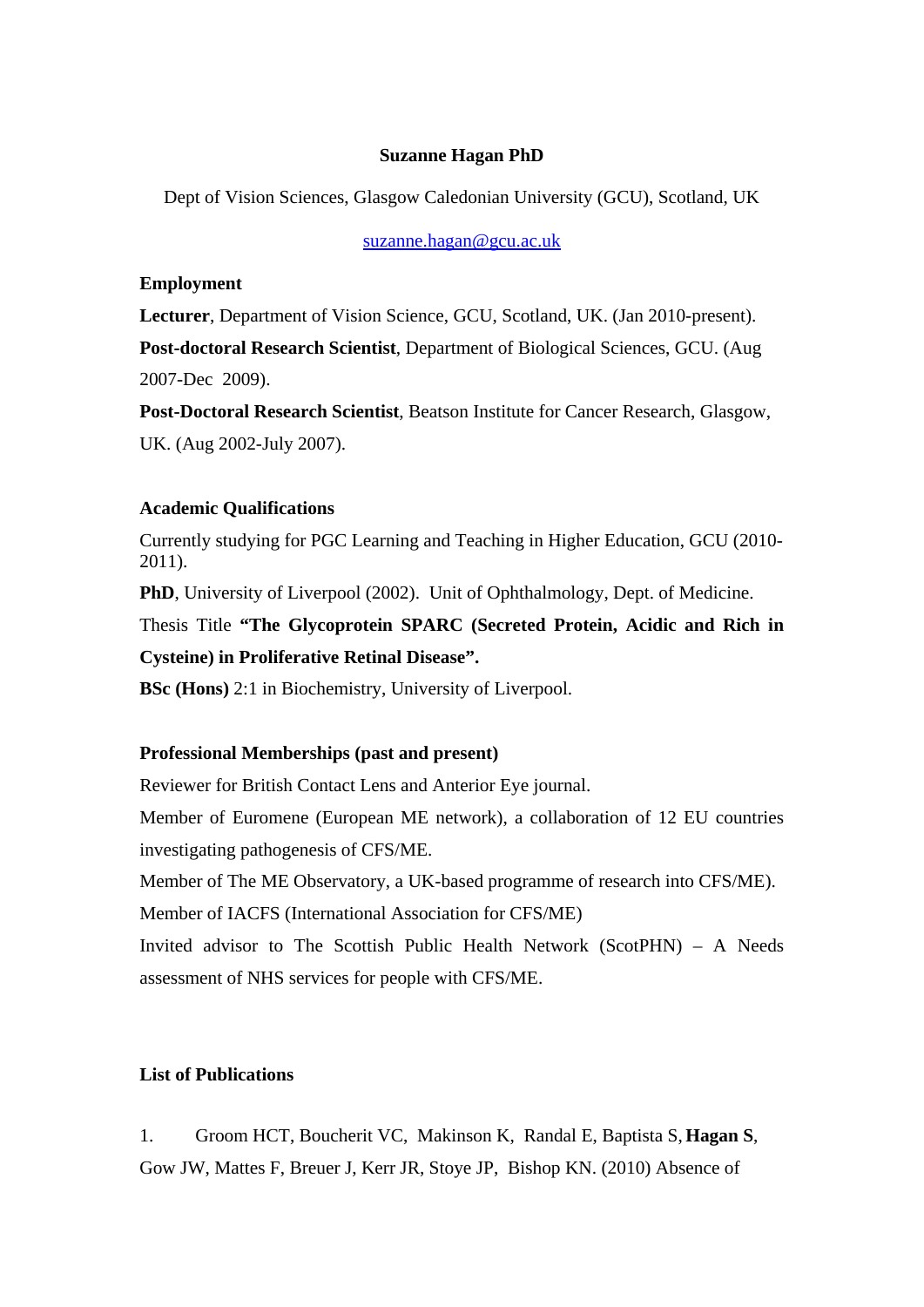xenotropic murine leukaemia virus-related virus in UK patients with chronic fatigue syndrome. Retrovirology. **15(7)**:10.

2. Gow JW, **Hagan S**, Herzyk P, Cannon C, Behan PO, Chaudhuri A. (2009)

A Gene Signature for Post-Infectious Chronic Fatigue Syndrome. *BMC Medical Genomics.* **2(1)**:38.

3. Al-Mulla F, **Hagan S**, Al-Ali W, Jacob SP, Behbehani AI, Bitar MS, Dallo A, Kolch W. (2008) Raf Kinase inhibitor protein: mechanism of loss of expression and association with genomic instability. *J. Clin. Path.* **61(4)**:524-29.

4. Patek CE, Arends MJ, Wallace WAH, Luo F, **Hagan S**, Brownstein DG, Rose L, Devenney PS, Walker M, Plowman SJ, Berry RL, Kolch W, Sansom OJ, Harrison DJ, Hooper ML. Mutationally activated K-*ras* 4A and 4B both mediate lung carcinogenesis. (2008) *Exp. Cell Res*. **314**:1105-14.

5. [Dhillon AS](http://www.ncbi.nlm.nih.gov/sites/entrez?Db=pubmed&Cmd=Search&Term=%22Dhillon%20AS%22%5BAuthor%5D&itool=EntrezSystem2.PEntrez.Pubmed.Pubmed_ResultsPanel.Pubmed_RVAbstractPlus), **[Hagan S](http://www.ncbi.nlm.nih.gov/sites/entrez?Db=pubmed&Cmd=Search&Term=%22Hagan%20S%22%5BAuthor%5D&itool=EntrezSystem2.PEntrez.Pubmed.Pubmed_ResultsPanel.Pubmed_RVAbstractPlus)**, [Rath O](http://www.ncbi.nlm.nih.gov/sites/entrez?Db=pubmed&Cmd=Search&Term=%22Rath%20O%22%5BAuthor%5D&itool=EntrezSystem2.PEntrez.Pubmed.Pubmed_ResultsPanel.Pubmed_RVAbstractPlus), [Kolch W](http://www.ncbi.nlm.nih.gov/sites/entrez?Db=pubmed&Cmd=Search&Term=%22Kolch%20W%22%5BAuthor%5D&itool=EntrezSystem2.PEntrez.Pubmed.Pubmed_ResultsPanel.Pubmed_RVAbstractPlus). (2007) MAP kinase signalling pathways in cancer. *Oncogene* **26**:3279-90.

6. [Al-Mulla F,](http://www.ncbi.nlm.nih.gov/sites/entrez?Db=pubmed&Cmd=Search&Term=%22Al-Mulla%20F%22%5BAuthor%5D&itool=EntrezSystem2.PEntrez.Pubmed.Pubmed_ResultsPanel.Pubmed_RVAbstractPlus) **[Hagan S](http://www.ncbi.nlm.nih.gov/sites/entrez?Db=pubmed&Cmd=Search&Term=%22Hagan%20S%22%5BAuthor%5D&itool=EntrezSystem2.PEntrez.Pubmed.Pubmed_ResultsPanel.Pubmed_RVAbstractPlus) (joint 1st author)**, [Behbehani AI,](http://www.ncbi.nlm.nih.gov/sites/entrez?Db=pubmed&Cmd=Search&Term=%22Behbehani%20AI%22%5BAuthor%5D&itool=EntrezSystem2.PEntrez.Pubmed.Pubmed_ResultsPanel.Pubmed_RVAbstractPlus) [Bitar MS,](http://www.ncbi.nlm.nih.gov/sites/entrez?Db=pubmed&Cmd=Search&Term=%22Bitar%20MS%22%5BAuthor%5D&itool=EntrezSystem2.PEntrez.Pubmed.Pubmed_ResultsPanel.Pubmed_RVAbstractPlus) [George SS](http://www.ncbi.nlm.nih.gov/sites/entrez?Db=pubmed&Cmd=Search&Term=%22George%20SS%22%5BAuthor%5D&itool=EntrezSystem2.PEntrez.Pubmed.Pubmed_ResultsPanel.Pubmed_RVAbstractPlus), [Going JJ](http://www.ncbi.nlm.nih.gov/sites/entrez?Db=pubmed&Cmd=Search&Term=%22Going%20JJ%22%5BAuthor%5D&itool=EntrezSystem2.PEntrez.Pubmed.Pubmed_ResultsPanel.Pubmed_RVAbstractPlus), [García JJ,](http://www.ncbi.nlm.nih.gov/sites/entrez?Db=pubmed&Cmd=Search&Term=%22Garc%C3%ADa%20JJ%22%5BAuthor%5D&itool=EntrezSystem2.PEntrez.Pubmed.Pubmed_ResultsPanel.Pubmed_RVAbstractPlus) [Scott L,](http://www.ncbi.nlm.nih.gov/sites/entrez?Db=pubmed&Cmd=Search&Term=%22Scott%20L%22%5BAuthor%5D&itool=EntrezSystem2.PEntrez.Pubmed.Pubmed_ResultsPanel.Pubmed_RVAbstractPlus) [Fyfe N,](http://www.ncbi.nlm.nih.gov/sites/entrez?Db=pubmed&Cmd=Search&Term=%22Fyfe%20N%22%5BAuthor%5D&itool=EntrezSystem2.PEntrez.Pubmed.Pubmed_ResultsPanel.Pubmed_RVAbstractPlus) [Murray GI](http://www.ncbi.nlm.nih.gov/sites/entrez?Db=pubmed&Cmd=Search&Term=%22Murray%20GI%22%5BAuthor%5D&itool=EntrezSystem2.PEntrez.Pubmed.Pubmed_ResultsPanel.Pubmed_RVAbstractPlus), [Kolch W.](http://www.ncbi.nlm.nih.gov/sites/entrez?Db=pubmed&Cmd=Search&Term=%22Kolch%20W%22%5BAuthor%5D&itool=EntrezSystem2.PEntrez.Pubmed.Pubmed_ResultsPanel.Pubmed_RVAbstractPlus) (2006) Raf kinase inhibitor protein expression in a survival analysis of colorectal cancer patients. *[J.](javascript:AL_get(this,%20)  [Clin. Oncol](javascript:AL_get(this,%20)*. **24**:5672-79.

7**. [Hagan S](http://www.ncbi.nlm.nih.gov/sites/entrez?Db=pubmed&Cmd=Search&Term=%22Hagan%20S%22%5BAuthor%5D&itool=EntrezSystem2.PEntrez.Pubmed.Pubmed_ResultsPanel.Pubmed_RVAbstractPlus),** [Garcia R,](http://www.ncbi.nlm.nih.gov/sites/entrez?Db=pubmed&Cmd=Search&Term=%22Garcia%20R%22%5BAuthor%5D&itool=EntrezSystem2.PEntrez.Pubmed.Pubmed_ResultsPanel.Pubmed_RVAbstractPlus) [Dhillon A,](http://www.ncbi.nlm.nih.gov/sites/entrez?Db=pubmed&Cmd=Search&Term=%22Dhillon%20A%22%5BAuthor%5D&itool=EntrezSystem2.PEntrez.Pubmed.Pubmed_ResultsPanel.Pubmed_RVAbstractPlus) [Kolch W](http://www.ncbi.nlm.nih.gov/sites/entrez?Db=pubmed&Cmd=Search&Term=%22Kolch%20W%22%5BAuthor%5D&itool=EntrezSystem2.PEntrez.Pubmed.Pubmed_ResultsPanel.Pubmed_RVAbstractPlus). (2005) Raf kinase inhibitor protein regulation of Raf and MAPK signaling. *[Methods Enzymol.](javascript:AL_get(this,%20)* **407**:248-59.

8. **[Hagan S](http://www.ncbi.nlm.nih.gov/sites/entrez?Db=pubmed&Cmd=Search&Term=%22Hagan%20S%22%5BAuthor%5D&itool=EntrezSystem2.PEntrez.Pubmed.Pubmed_ResultsPanel.Pubmed_RVAbstractPlus)**, [Al-Mulla F](http://www.ncbi.nlm.nih.gov/sites/entrez?Db=pubmed&Cmd=Search&Term=%22Al-Mulla%20F%22%5BAuthor%5D&itool=EntrezSystem2.PEntrez.Pubmed.Pubmed_ResultsPanel.Pubmed_RVAbstractPlus), [Mallon E,](http://www.ncbi.nlm.nih.gov/sites/entrez?Db=pubmed&Cmd=Search&Term=%22Mallon%20E%22%5BAuthor%5D&itool=EntrezSystem2.PEntrez.Pubmed.Pubmed_ResultsPanel.Pubmed_RVAbstractPlus) [Oien K,](http://www.ncbi.nlm.nih.gov/sites/entrez?Db=pubmed&Cmd=Search&Term=%22Oien%20K%22%5BAuthor%5D&itool=EntrezSystem2.PEntrez.Pubmed.Pubmed_ResultsPanel.Pubmed_RVAbstractPlus) [Ferrier R,](http://www.ncbi.nlm.nih.gov/sites/entrez?Db=pubmed&Cmd=Search&Term=%22Ferrier%20R%22%5BAuthor%5D&itool=EntrezSystem2.PEntrez.Pubmed.Pubmed_ResultsPanel.Pubmed_RVAbstractPlus) [Gusterson B,](http://www.ncbi.nlm.nih.gov/sites/entrez?Db=pubmed&Cmd=Search&Term=%22Gusterson%20B%22%5BAuthor%5D&itool=EntrezSystem2.PEntrez.Pubmed.Pubmed_ResultsPanel.Pubmed_RVAbstractPlus) [García JJ](http://www.ncbi.nlm.nih.gov/sites/entrez?Db=pubmed&Cmd=Search&Term=%22Garc%C3%ADa%20JJ%22%5BAuthor%5D&itool=EntrezSystem2.PEntrez.Pubmed.Pubmed_ResultsPanel.Pubmed_RVAbstractPlus), [Kolch W.](http://www.ncbi.nlm.nih.gov/sites/entrez?Db=pubmed&Cmd=Search&Term=%22Kolch%20W%22%5BAuthor%5D&itool=EntrezSystem2.PEntrez.Pubmed.Pubmed_ResultsPanel.Pubmed_RVAbstractPlus) (2005) Reduction of Raf-1 kinase inhibitor protein expression correlates with breast cancer metastasis. *[Clin. Can. Res.](javascript:AL_get(this,%20)* **11**:7392-97.

9. [Schuierer MM,](http://www.ncbi.nlm.nih.gov/sites/entrez?Db=pubmed&Cmd=Search&Term=%22Schuierer%20MM%22%5BAuthor%5D&itool=EntrezSystem2.PEntrez.Pubmed.Pubmed_ResultsPanel.Pubmed_RVAbstractPlus) [Bataille F](http://www.ncbi.nlm.nih.gov/sites/entrez?Db=pubmed&Cmd=Search&Term=%22Bataille%20F%22%5BAuthor%5D&itool=EntrezSystem2.PEntrez.Pubmed.Pubmed_ResultsPanel.Pubmed_RVAbstractPlus), **[Hagan S](http://www.ncbi.nlm.nih.gov/sites/entrez?Db=pubmed&Cmd=Search&Term=%22Hagan%20S%22%5BAuthor%5D&itool=EntrezSystem2.PEntrez.Pubmed.Pubmed_ResultsPanel.Pubmed_RVAbstractPlus)**, [Kolch W,](http://www.ncbi.nlm.nih.gov/sites/entrez?Db=pubmed&Cmd=Search&Term=%22Kolch%20W%22%5BAuthor%5D&itool=EntrezSystem2.PEntrez.Pubmed.Pubmed_ResultsPanel.Pubmed_RVAbstractPlus) [Bosserhoff AK](http://www.ncbi.nlm.nih.gov/sites/entrez?Db=pubmed&Cmd=Search&Term=%22Bosserhoff%20AK%22%5BAuthor%5D&itool=EntrezSystem2.PEntrez.Pubmed.Pubmed_ResultsPanel.Pubmed_RVAbstractPlus) (2004) Reduction in Raf kinase inhibitor protein expression is associated with increased Rasextracellular signal-regulated kinase signaling in melanoma cell lines. *[Cancer Res.](javascript:AL_get(this,%20)* **64**:5186-92.

10. **[Hagan S](http://www.ncbi.nlm.nih.gov/sites/entrez?Db=pubmed&Cmd=Search&Term=%22Hagan%20S%22%5BAuthor%5D&itool=EntrezSystem2.PEntrez.Pubmed.Pubmed_ResultsPanel.Pubmed_RVAbstractPlus)**, [Hiscott P,](http://www.ncbi.nlm.nih.gov/sites/entrez?Db=pubmed&Cmd=Search&Term=%22Hiscott%20P%22%5BAuthor%5D&itool=EntrezSystem2.PEntrez.Pubmed.Pubmed_ResultsPanel.Pubmed_RVAbstractPlus) [Sheridan CM,](http://www.ncbi.nlm.nih.gov/sites/entrez?Db=pubmed&Cmd=Search&Term=%22Sheridan%20CM%22%5BAuthor%5D&itool=EntrezSystem2.PEntrez.Pubmed.Pubmed_ResultsPanel.Pubmed_RVAbstractPlus) [Wong D,](http://www.ncbi.nlm.nih.gov/sites/entrez?Db=pubmed&Cmd=Search&Term=%22Wong%20D%22%5BAuthor%5D&itool=EntrezSystem2.PEntrez.Pubmed.Pubmed_ResultsPanel.Pubmed_RVAbstractPlus) [Grierson I,](http://www.ncbi.nlm.nih.gov/sites/entrez?Db=pubmed&Cmd=Search&Term=%22Grierson%20I%22%5BAuthor%5D&itool=EntrezSystem2.PEntrez.Pubmed.Pubmed_ResultsPanel.Pubmed_RVAbstractPlus) [McGalliard J.](http://www.ncbi.nlm.nih.gov/sites/entrez?Db=pubmed&Cmd=Search&Term=%22McGalliard%20J%22%5BAuthor%5D&itool=EntrezSystem2.PEntrez.Pubmed.Pubmed_ResultsPanel.Pubmed_RVAbstractPlus) (2003) Effects of the matricellular protein SPARC on human retinal pigment epithelial cell behavior. *[Mol. Vis.](javascript:AL_get(this,%20)* **9**:87-92.

11. [Sheridan CM](http://www.ncbi.nlm.nih.gov/sites/entrez?Db=pubmed&Cmd=Search&Term=%22Sheridan%20CM%22%5BAuthor%5D&itool=EntrezSystem2.PEntrez.Pubmed.Pubmed_ResultsPanel.Pubmed_RVAbstractPlus), [Magee RM,](http://www.ncbi.nlm.nih.gov/sites/entrez?Db=pubmed&Cmd=Search&Term=%22Magee%20RM%22%5BAuthor%5D&itool=EntrezSystem2.PEntrez.Pubmed.Pubmed_ResultsPanel.Pubmed_RVAbstractPlus) [Hiscott PS,](http://www.ncbi.nlm.nih.gov/sites/entrez?Db=pubmed&Cmd=Search&Term=%22Hiscott%20PS%22%5BAuthor%5D&itool=EntrezSystem2.PEntrez.Pubmed.Pubmed_ResultsPanel.Pubmed_RVAbstractPlus) **[Hagan S](http://www.ncbi.nlm.nih.gov/sites/entrez?Db=pubmed&Cmd=Search&Term=%22Hagan%20S%22%5BAuthor%5D&itool=EntrezSystem2.PEntrez.Pubmed.Pubmed_ResultsPanel.Pubmed_RVAbstractPlus)**, [Wong DH,](http://www.ncbi.nlm.nih.gov/sites/entrez?Db=pubmed&Cmd=Search&Term=%22Wong%20DH%22%5BAuthor%5D&itool=EntrezSystem2.PEntrez.Pubmed.Pubmed_ResultsPanel.Pubmed_RVAbstractPlus) [McGalliard JN](http://www.ncbi.nlm.nih.gov/sites/entrez?Db=pubmed&Cmd=Search&Term=%22McGalliard%20JN%22%5BAuthor%5D&itool=EntrezSystem2.PEntrez.Pubmed.Pubmed_ResultsPanel.Pubmed_RVAbstractPlus), [Grierson I.](http://www.ncbi.nlm.nih.gov/sites/entrez?Db=pubmed&Cmd=Search&Term=%22Grierson%20I%22%5BAuthor%5D&itool=EntrezSystem2.PEntrez.Pubmed.Pubmed_ResultsPanel.Pubmed_RVAbstractPlus) (2002) The role of matricellular proteins thrombospondin-1 and osteonectin during RPE cell migration in proliferative vitreoretinopathy. *[Curr. Eye](javascript:AL_get(this,%20)  [Res](javascript:AL_get(this,%20)*. **25**:279-85.

12. [Hiscott P](http://www.ncbi.nlm.nih.gov/sites/entrez?Db=pubmed&Cmd=Search&Term=%22Hiscott%20P%22%5BAuthor%5D&itool=EntrezSystem2.PEntrez.Pubmed.Pubmed_ResultsPanel.Pubmed_RVAbstractPlus), **[Hagan S](http://www.ncbi.nlm.nih.gov/sites/entrez?Db=pubmed&Cmd=Search&Term=%22Hagan%20S%22%5BAuthor%5D&itool=EntrezSystem2.PEntrez.Pubmed.Pubmed_ResultsPanel.Pubmed_RVAbstractPlus)**, [Heathcote L](http://www.ncbi.nlm.nih.gov/sites/entrez?Db=pubmed&Cmd=Search&Term=%22Heathcote%20L%22%5BAuthor%5D&itool=EntrezSystem2.PEntrez.Pubmed.Pubmed_ResultsPanel.Pubmed_RVAbstractPlus), [Sheridan CM,](http://www.ncbi.nlm.nih.gov/sites/entrez?Db=pubmed&Cmd=Search&Term=%22Sheridan%20CM%22%5BAuthor%5D&itool=EntrezSystem2.PEntrez.Pubmed.Pubmed_ResultsPanel.Pubmed_RVAbstractPlus) [Groenewald CP,](http://www.ncbi.nlm.nih.gov/sites/entrez?Db=pubmed&Cmd=Search&Term=%22Groenewald%20CP%22%5BAuthor%5D&itool=EntrezSystem2.PEntrez.Pubmed.Pubmed_ResultsPanel.Pubmed_RVAbstractPlus) [Grierson I](http://www.ncbi.nlm.nih.gov/sites/entrez?Db=pubmed&Cmd=Search&Term=%22Grierson%20I%22%5BAuthor%5D&itool=EntrezSystem2.PEntrez.Pubmed.Pubmed_ResultsPanel.Pubmed_RVAbstractPlus), [Wong D](http://www.ncbi.nlm.nih.gov/sites/entrez?Db=pubmed&Cmd=Search&Term=%22Wong%20D%22%5BAuthor%5D&itool=EntrezSystem2.PEntrez.Pubmed.Pubmed_ResultsPanel.Pubmed_RVAbstractPlus), [Paraoan L](http://www.ncbi.nlm.nih.gov/sites/entrez?Db=pubmed&Cmd=Search&Term=%22Paraoan%20L%22%5BAuthor%5D&itool=EntrezSystem2.PEntrez.Pubmed.Pubmed_ResultsPanel.Pubmed_RVAbstractPlus). (2002) Pathobiology of epiretinal and subretinal membranes: